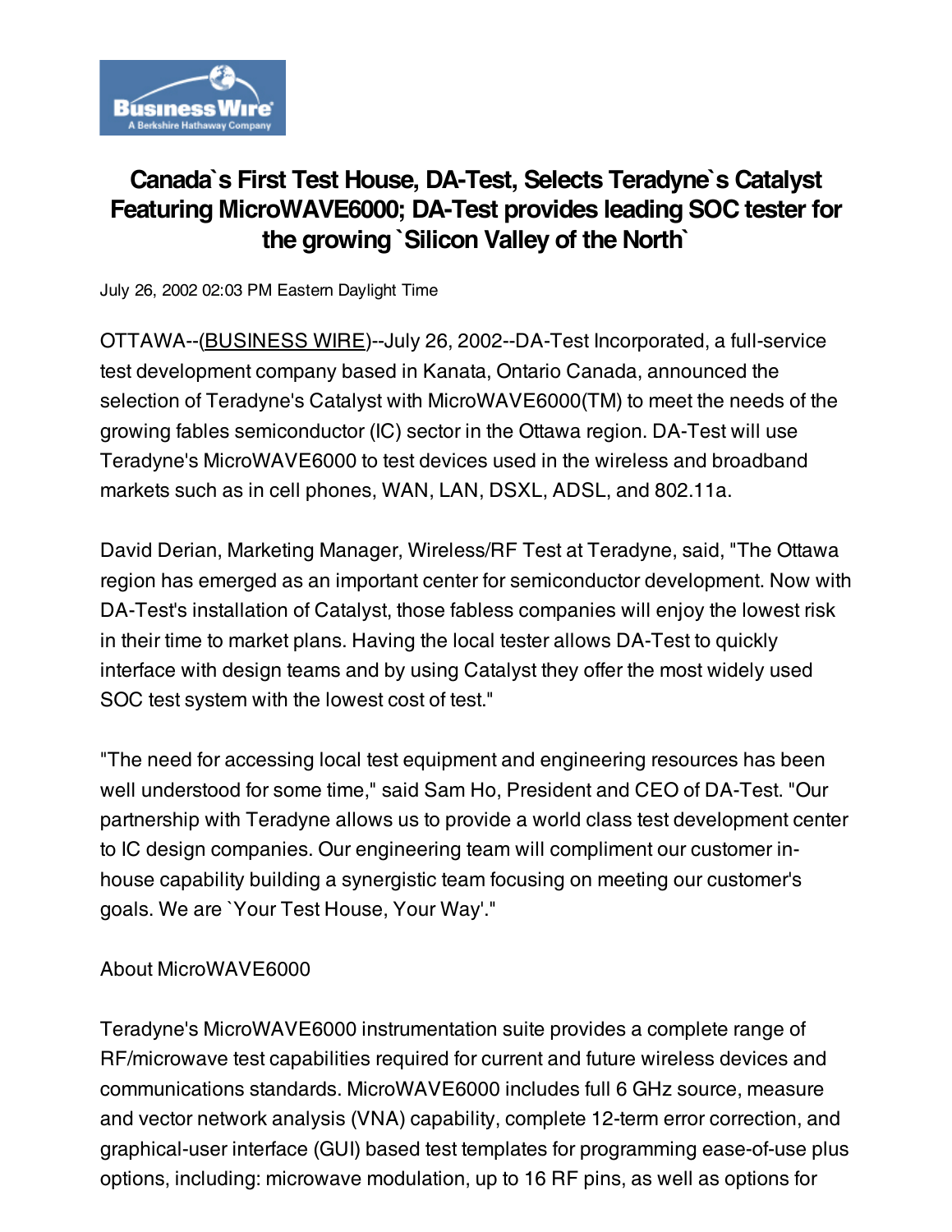noise figure, phase noise measurements and frequency hopping. Fully integrated within Teradyne's Catalyst and A5 test systems, MicroWAVE6000 is the only RF/microwave instrumentation available that also allows for complete system configuration flexibility for today's high-volume production environment. Catalyst and A5 systems can either be configured as focused RF test solutions, with ample room for further instrument expansion, or as complete wireless SOC test solutions by augmenting MicroWAVE6000 with the full complement of Teradyne's mixed-signal AC, DC, and digital instrumentation. In addition, MicroWAVE6000 instrumentation can be added easily to Catalyst and A5 installed systems.

## About Catalyst

Catalyst dominates the SOC market with over 1000 systems shipped. Test capabilities include full coverage for converters, DSL, wireless/RF, networking, and power management applications. With more than 4,000 individual users worldwide, Catalyst's IMAGE(TM) programming system is the most widely used ATE software environment. Catalyst offers multi-site testing, providing the best test economics, and the most comprehensive suite of analog instrumentation for test coverage and production flexibility. When a mobile phone call is placed, or a PC, printer, scanner, pager, or DVD is utilized, Catalyst tested ICs make it happen and with the lowest cost of test.

## About Teradyne

Teradyne (NYSE: TER) is the world's largest supplier of automatic test equipment and is also a leading supplier of high performance interconnection systems. Teradyne's test products are used by manufacturers of semiconductors, circuit assemblies, voice and broadband telephone networks. Teradyne's backplane assemblies and high-density connectors are used by manufacturers of communications and computing systems central to building networking infrastructure. The company had sales of \$1.4 billion in 2001 and currently employs about 8000 people worldwide. For more information visit [www.teradyne.com.](http://www.teradyne.com/)

## About DA-Test

Incorporated on January 17, 2002, DA-Test is the first full-service test house serving the fabless semiconductor community in the Ottawa, Canada region. We provide a full range of ATE related services including; test program development, data analysis and access to leading-edge ATE equipment and data analysis software. For more